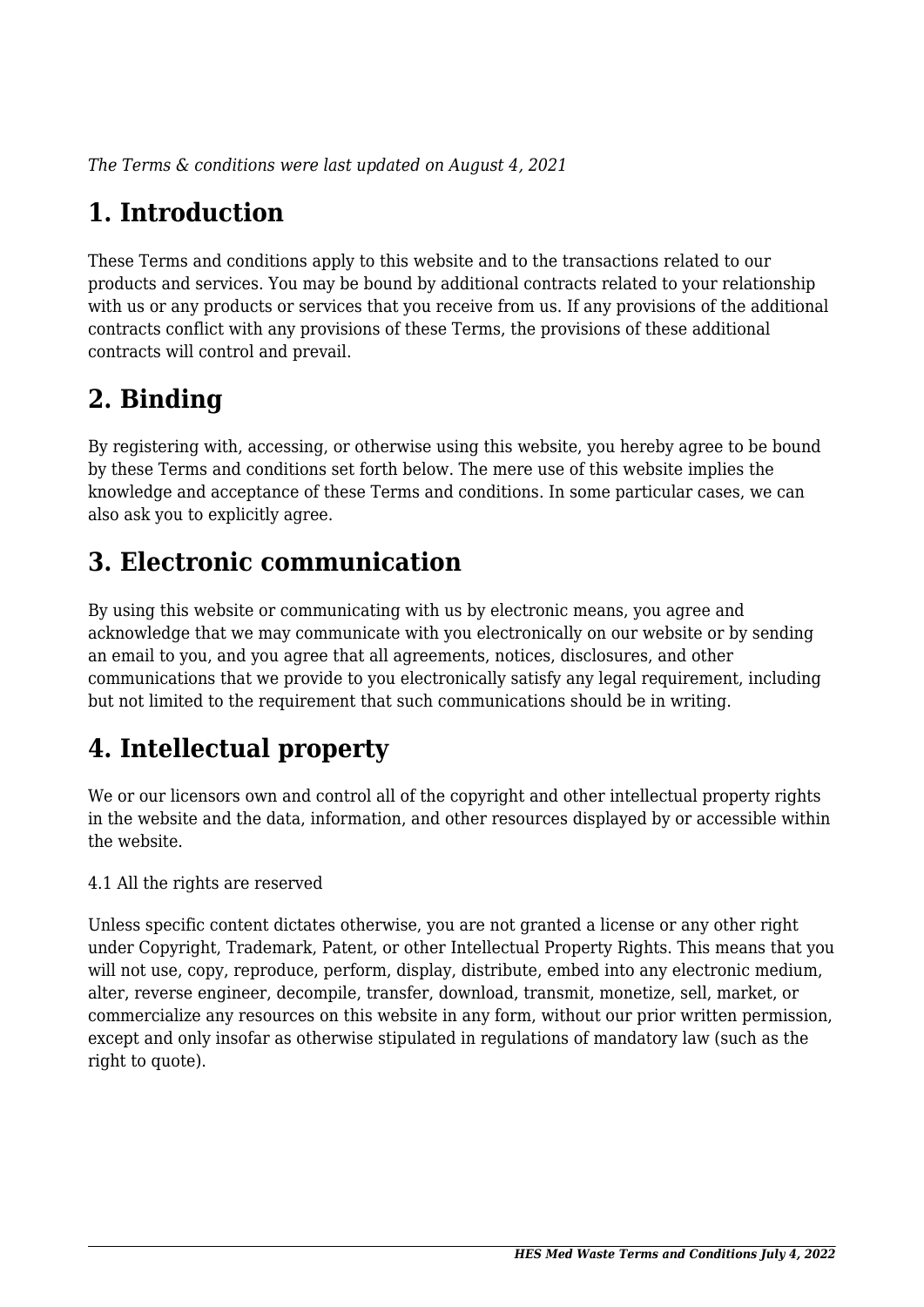## **5. Third-party property**

Our website may include hyperlinks or other references to other party's websites. We do not monitor or review the content of other party's websites which are linked to from this website. Products or services offered by other websites shall be subject to the applicable Terms and Conditions of those third parties. Opinions expressed or material appearing on those websites are not necessarily shared or endorsed by us.

We will not be responsible for any privacy practices or content of these sites. You bear all risks associated with the use of these websites and any related third-party services. We will not accept any responsibility for any loss or damage in whatever manner, however caused, resulting from your disclosure to third parties of personal information.

#### **6. Responsible use**

By visiting our website, you agree to use it only for the purposes intended and as permitted by these Terms, any additional contracts with us, and applicable laws, regulations, and generally accepted online practices and industry guidelines. You must not use our website or services to use, publish or distribute any material which consists of (or is linked to) malicious computer software; use data collected from our website for any direct marketing activity, or conduct any systematic or automated data collection activities on or in relation to our website.

Engaging in any activity that causes, or may cause, damage to the website or that interferes with the performance, availability, or accessibility of the website is strictly prohibited.

### **7. Idea submission**

Do not submit any ideas, inventions, works of authorship, or other information that can be considered your own intellectual property that you would like to present to us unless we have first signed an agreement regarding the intellectual property or a non-disclosure agreement. If you disclose it to us absent such written agreement, you grant to us a worldwide, irrevocable, non-exclusive, royalty-free license to use, reproduce, store, adapt, publish, translate and distribute your content in any existing or future media.

#### **8. Termination of use**

We may, in our sole discretion, at any time modify or discontinue access to, temporarily or permanently, the website or any Service thereon. You agree that we will not be liable to you or any third party for any such modification, suspension or discontinuance of your access to, or use of, the website or any content that you may have shared on the website. You will not be entitled to any compensation or other payment, even if certain features, settings, and/or any Content you have contributed or have come to rely on, are permanently lost. You must not circumvent or bypass, or attempt to circumvent or bypass, any access restriction measures on our website.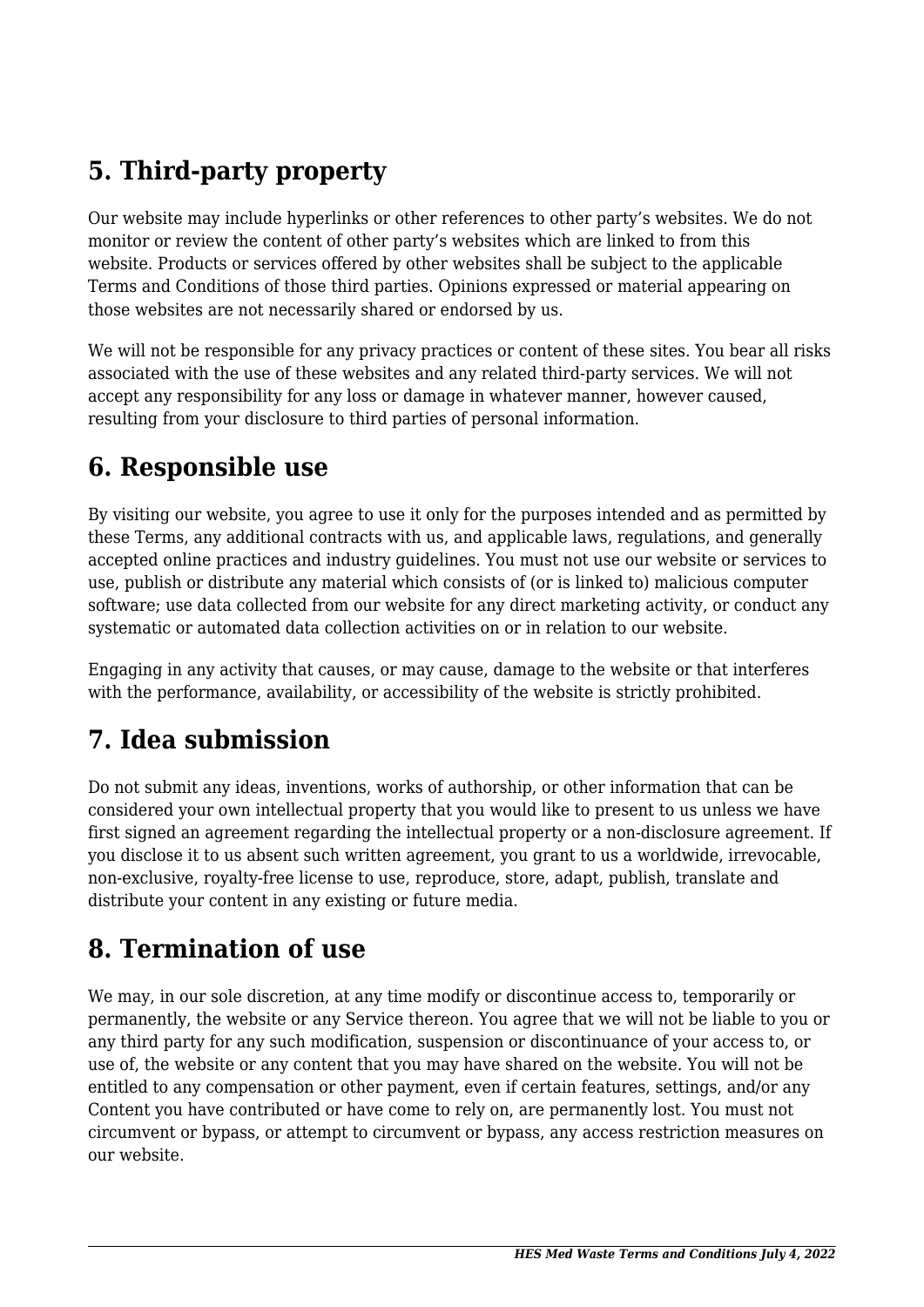### **9. Warranties and liability**

Nothing in this section will limit or exclude any warranty implied by law that it would be unlawful to limit or to exclude. This website and all content on the website are provided on an "as is" and "as available" basis and may include inaccuracies or typographical errors. We expressly disclaim all warranties of any kind, whether express or implied, as to the availability, accuracy, or completeness of the Content. We make no warranty that:

- this website or our content will meet your requirements;
- this website will be available on an uninterrupted, timely, secure, or error-free basis.

Nothing on this website constitutes or is meant to constitute, legal, financial or medical advice of any kind. If you require advice you should consult an appropriate professional.

The following provisions of this section will apply to the maximum extent permitted by applicable law and will not limit or exclude our liability in respect of any matter which it would be unlawful or illegal for us to limit or to exclude our liability. In no event will we be liable for any direct or indirect damages (including any damages for loss of profits or revenue, loss or corruption of data, software or database, or loss of or harm to property or data) incurred by you or any third party, arising from your access to, or use of, our website.

Except to the extent any additional contract expressly states otherwise, our maximum liability to you for all damages arising out of or related to the website or any products and services marketed or sold through the website, regardless of the form of legal action that imposes liability (whether in contract, equity, negligence, intended conduct, tort or otherwise) will be limited to the total price that you paid to us to purchase such products or services or use the website. Such limit will apply in the aggregate to all of your claims, actions and causes of action of every kind and nature.

#### **10. Privacy**

To access our website and/or services, you may be required to provide certain information about yourself as part of the registration process. You agree that any information you provide will always be accurate, correct, and up to date.

We have developed a policy to address any privacy concerns you may have. For more information, please see our **Privacy Statement** and our Cookie Policy.

## **11. Accessibility**

We are committed to making the content we provide accessible to individuals with disabilities. If you have a disability and are unable to access any portion of our website due to your disability, we ask you to give us a notice including a detailed description of the issue you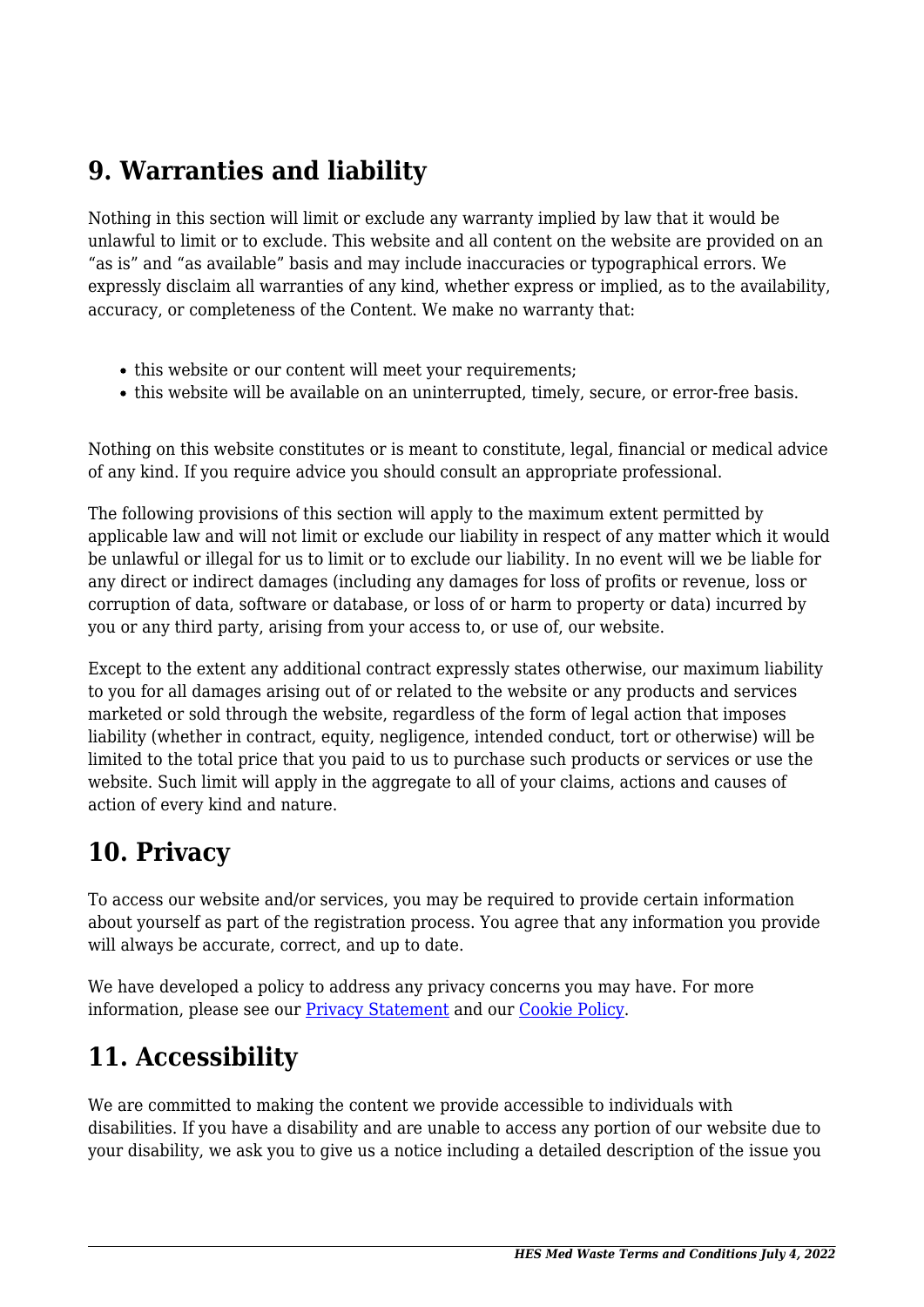encountered. If the issue is readily identifiable and resolvable in accordance with industrystandard information technology tools and techniques we will promptly resolve it.

## **12. Export restrictions / Legal compliance**

Access to the website from territories or countries where the Content or purchase of the products or Services sold on the website is illegal is prohibited. You may not use this website in violation of export laws and regulations of United States.

### **13. Assignment**

You may not assign, transfer or sub-contract any of your rights and/or obligations under these Terms and conditions, in whole or in part, to any third party without our prior written consent. Any purported assignment in violation of this Section will be null and void.

### **14. Breaches of these Terms and conditions**

Without prejudice to our other rights under these Terms and Conditions, if you breach these Terms and Conditions in any way, we may take such action as we deem appropriate to deal with the breach, including temporarily or permanently suspending your access to the website, contacting your internet service provider to request that they block your access to the website, and/or commence legal action against you.

# **15. Indemnification**

You agree to indemnify, defend and hold us harmless, from and against any and all claims, liabilities, damages, losses and expenses, relating to your violation of these Terms and conditions, and applicable laws, including intellectual property rights and privacy rights. You will promptly reimburse us for our damages, losses, costs and expenses relating to or arising out of such claims.

### **16. Waiver**

Failure to enforce any of the provisions set out in these Terms and Conditions and any Agreement, or failure to exercise any option to terminate, shall not be construed as waiver of such provisions and shall not affect the validity of these Terms and Conditions or of any Agreement or any part thereof, or the right thereafter to enforce each and every provision.

### **17. Language**

These Terms and Conditions will be interpreted and construed exclusively in English. All notices and correspondence will be written exclusively in that language.